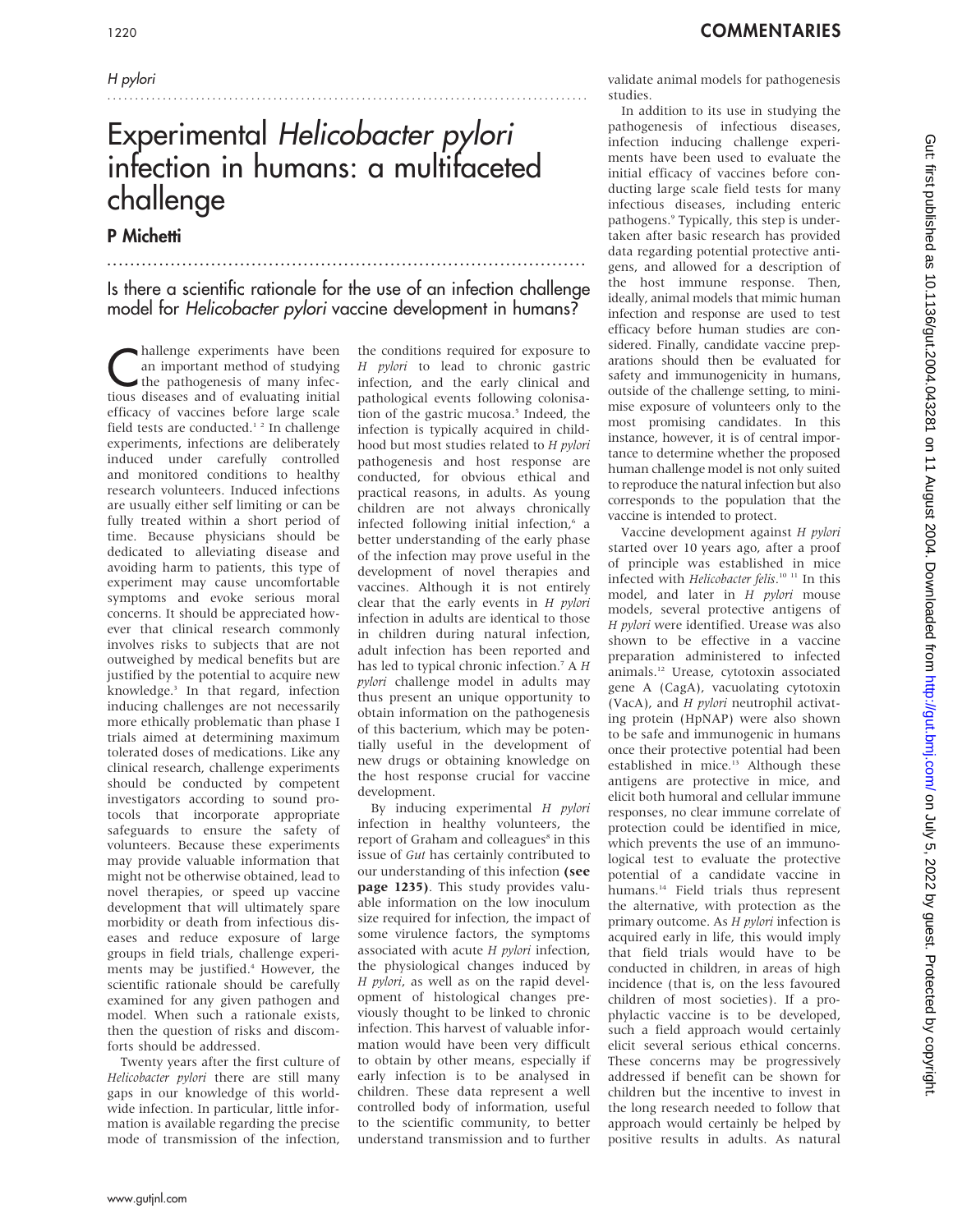infection is rare in adults, a challenge model would then be required to progress substantially towards prophylactic vaccine development. In this context, the model developed by Graham and colleagues<sup>8</sup> certainly represents an advance. The value of this adult model in predicting vaccine induced protection in children however would further depend on the assumptions that both infection and vaccine induced protective responses are similar in adults and children. In addition, the model would not be appropriate for testing the protective potential of CagA, as the strain was selected as CagA negative for safety reasons. As virulence factors often represent important vaccine antigens, this is certainly a limitation of the model which could be resolved only after extensive safety data are obtained with the challenge model. When the goal is ultimately to develop a therapeutic vaccine however, testing could be conducted by vaccinating adults naturally infected with H pylori.<sup>15</sup> As far as vaccine development against H pylori is considered, it is not yet clearly established that an infection inducing challenge model is likely to facilitate or speed up vaccine development.

In exploring the ethical justification of particular infection inducing challenge experiments, the nature of the infection has to be considered. Legitimate challenge experiments may include infection likely to produce mild symptoms not interfering with the subject's daily activities and those that are self limiting or that can be adequately eradicated with certainty.<sup>3</sup> From the reports of the two investigators that infected themselves with H pylori and from iatrogenic infection reports, it was not expected that acute H pylori would cause more than mild dyspeptic symptoms. To further minimise this risk, the strain was obtained from a patient with no alarming symptom, histological changes, or complications of infection. The primary concern however was that experimental H pylori infection may become chronic, and that a treatment regimen with 100% effectiveness to eradicate the infection was not available.16 Careful attention was paid by the investigators to selection of the challenge strain. It was derived from a patient that was eradicated without difficulty, and the strain tested for its lack of resistance to the antibiotics commonly used to treat the infection. However, it was CagA negative and the lack of this virulence factor had been

associated with decreased eradication rates. Despite this, full confidence that H pylori infection, even with a fully antibiotic sensitive strain, can be eradicated is lacking. Volunteers that might remain infected would then be at increased risk, albeit a small risk, of morbidity. In addition, as the precise transmission mode of H pylori is as yet unclear, there was a small risk that the experimental strain would pass to other individuals. In the course of their study, Graham et al achieved 100% eradication rate, and no apparent transmission of the infection was observed, possibly related to the precautions undertaken to minimise this risk. The size of the experiment however was far too small to ascertain that the strain can be safely eradicated and is not transmitted, with type II errors for these observations being possible. Therefore, the challenge model can not be considered safe, but as progress is made towards the control of H pylori infection, the threshold for acceptability of this model, as for other infections, is likely to shift.

After the experiment had started, an expert panel assembled on 30 November 2000 by the National Institute for Health, Division of Microbiology and Infectious Diseases, concluded that the development of the H pylori infection challenge model should not be pursued at this time.17 In brief, the reasons for this conclusion were that (1) there was no compelling evidence for the need for a Helicobacter vaccine in the USA, (2) no clear vaccination strategy was defined for the USA, (3) volunteers were at risk of unsuccessful eradication with possible late consequences, (4) animals models had not been fully investigated for vaccine efficacy, and (5) more conventional field trials were available to measure vaccine efficacy. These conclusions however may underestimate the full extent of the  $H$  *pylori* problem worldwide and do not address the scientific rationale for the use of a challenge model for Helicobacter vaccine development. The H pylori challenge experiment reported by Graham et al was conducted under the best available conditions and resulted in minimal harm to volunteers. The results shed light on interesting aspects of the pathogenesis of the bacteria, and provide validation information for the development of animal models. However, there are many more questions to be answered before this model can be validated and proven useful for vaccine development. The scientific community

therefore needs to think carefully before deciding to use this model in humans for the development of a vaccine against H pylori.

Gut 2004;53:1220–1221. doi: 10.1136/gut.2004.042135

Correspondence to: Professor P Michetti, Division of Gastroenterology and Hepatology, BH10N-545, Centre Hospitalier Universitaire Vaudois, CH-1011 Lausanne, Switzerland; pierre.michetti@hospvd.ch

### REFERENCES

- 1 Sack DA, Tacket CO, Cohen MB, et al. Validation of a volunteer model of cholera with frozen bacteria as the challenge. Infect Immun 1998;66:1968–72.
- 2 Tacket CO, Binion SB, Bostwick E, et al. Efficacy of bovine milk immunoglobulin concentrate in preventing illness after Shigella flexneri challenge. *Am J Trop Med Hyg*<br>1992;**47**:276–83.
- 3 Miller FG, Grady C. The ethical challenge of infection-inducing challenge experiments. *Clin*<br>I*nfect Dis* 2001;**33**:1028–33.
- 4 Marwick C. Volunteers in typhoid infection study will aid future vaccine development. JAMA 1998;279:1423–4.
- 5 Suerbaum S, Michetti P. Helicobacter pylori infection. N Engl J Med 2002;347:1175–86.
- 6 Rowland M, Kumar D, Daly L, et al. Low rates of Helicobacter pylori reinfection in children. Gastroenterology 1999;117:336–41.
- 7 Graham DY, Alpert LC, Smith JL, et al. latrogenic Campylobacter pylori infection is a cause of epidemic achlorhydria. Am J Gastroenterol 1988;83:974–80.
- 8 Graham DY, Opekun AR, Osato MS, et al. Challenge model for Helicobacter pylori infection in human volunteers. Gut 2004;53:1235–43.
- 9 Tacket CO, Kotloff KL, Losonsky G, et al. Volunteer studies investigating the safety and efficacy of live oral El Tor Vibrio cholerae O1 vaccine strain CVD 111. Am J Trop Med Hyg 1997;56:533–7.
- 10 Czinn SJ, Cai A, Nedrud JG. Protection of germfree mice from infection by Helicobacter felis after active oral or passive IgA immunization. Vaccine 1993;11:637–42.
- 11 **Chen M**, Lee A, Hazell S. Immunisation against gastric helicobacter infection in a mouse/ Helicobacter felis model. Lancet 1992;339:1120–1.
- 12 Corthésy-Theulaz I, Porta N, Glauser M, et al. Oral immunization with Helicobacter pylori urease B subunit as a treatment against Helicobacter infection in mice. Gastroenterology 1995;109:115–21.
- 13 Keller WC, Michetti P. Vaccination against Helicobacter pylori—an old companion of man. 2001;1:795–802.
- 14 Ruggiero P, Peppoloni S, Rappuoli R, et al. The quest for a vaccine against Helicobacter pylori: how to move from mouse to man? Microbes Infect 2003;5:749–56.
- 15 Michetti P, Kreiss C, Kotloff KL, et al. Oral immunization with urease and Escherichia coli heat-labile enterotoxin is safe and immunogenic in Helicobacter pylori-infected adults.
- Gastroenterology 1999;116:804–12. 16 Perri F, Qasim A, Marras L, et al. Treatment of Helicobacter pylori infection. Helicobacter 2003;8(suppl 1):53–60.
- 17 Blaser MJ, Lang D. NIAID Workshop: Development of a Standardized Human Challenge Model for Helicobacter pylori, 1999. http://www.niaid.nih.gov/dmid/meetings/ HpChallengeMdl.htm.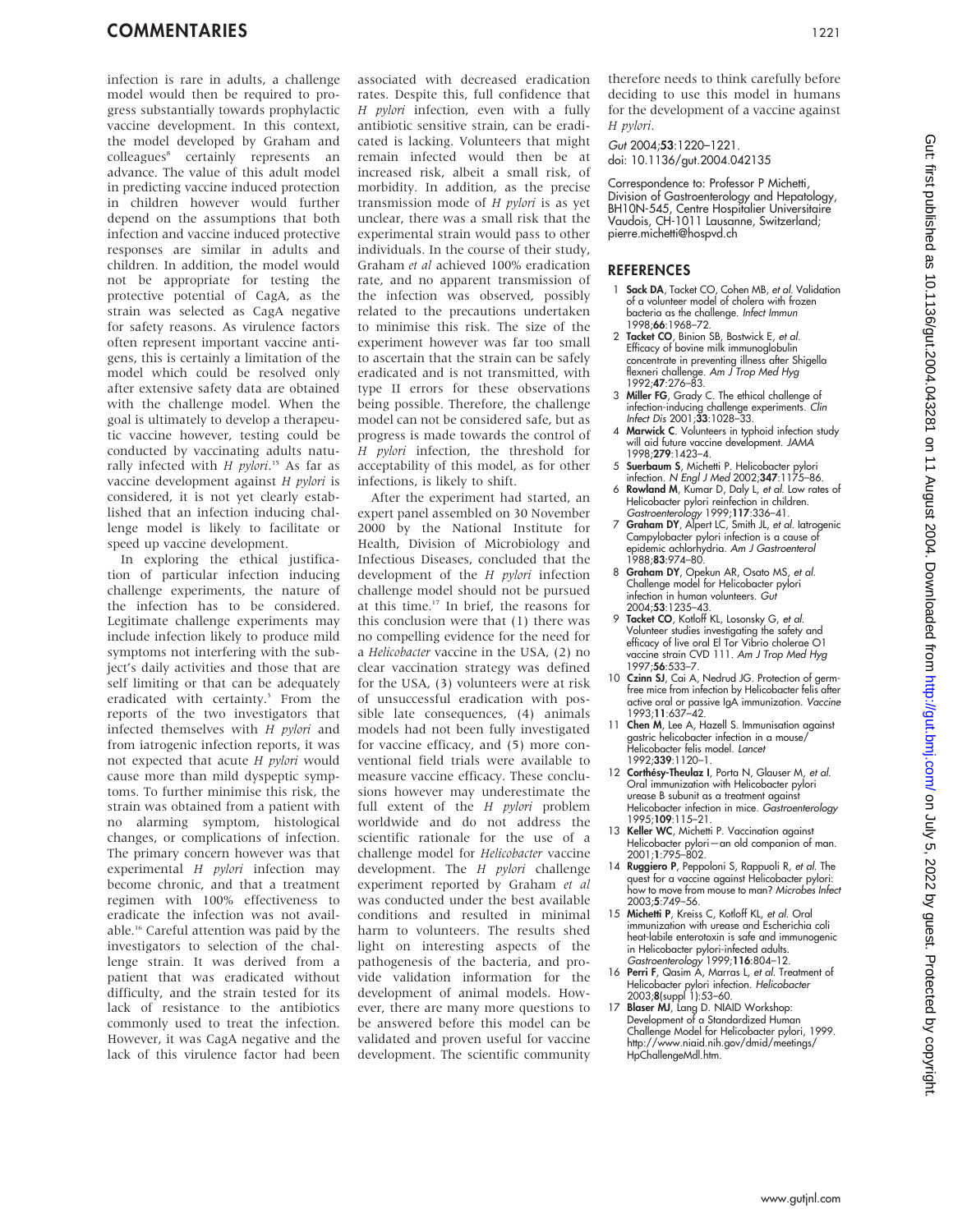### Mucosal resection .......................................................................................

# Endoscopic mucosal resection: an evolving therapeutic strategy for nonpolypoid colorectal neoplasia

R Kiesslich, M F Neurath

Endoscopic management for laterally spreading tumours of the colorectum is a safe and effective treatment and may be an alternative to surgery in selected patients

...................................................................................

Colorectal cancer develops in<br>
approximately 5–6% of the adult<br>
population and is one of the<br>
looding causes of cancer death in approximately 5–6% of the adult leading causes of cancer death in Europe and the USA.<sup>1</sup> <sup>2</sup> Screening colonoscopy is the widely accepted gold standard for early diagnosis of colorectal cancer and should be offered to patients older than 50 years.<sup>3-5</sup> However, colonoscopy is increasingly in competition with computed tomographic virtual endoscopy.6 Therefore, it is essential to understand whether total colonoscopy rather than virtual endoscopy enables the detection of all relevant premalignant and malignant lesions as only early diagnosis of neoplasias offers the possibility for curative endoscopic or surgical resection.

Polypoid lesions are easy to detect by endoscopy. In contrast, non-polypoid lesions are often overlooked.7 The endoscopist must be aware of flat and depressed lesions because the primarily visible mucosal changes of such lesions are often very discrete. In this context, the endoscopist should look for slight colour changes, interruption of the capillary network pattern, slight deformation of the colonic wall, spontaneously bleeding spots, shape changes of the lesion with insufflation or deflation of air, and interruption of the innominate grooves.<sup>7</sup>

An important diagnostic tool for detection of non-polypoid colorectal lesions consists of chromoendoscopy.8 In contrast with ulcerative colitis where pan-chromoendoscopy is favourable,<sup>9</sup> targeted staining with indigo carmine or methylene blue in a selective fashion is sufficient for non-polypoid colorectal lesions.10 Chromoendoscopy helps to unmask such lesions in the colon and to delineate its borders. By the help of magnifying endoscope, the stained surface and crypt architecture can be analysed, and differentiation between non-neoplastic and neoplastic lesions becomes possible with high accuracy.<sup>11</sup>

Recently, it was shown in a prospective randomised trial that magnifying endoscopy is superior to standard videoendoscopy because of the possibility of analysing stained colorectal lesions at higher magnifications.<sup>12</sup> Differentiation between non-neoplastic and neoplastic lesions was possible however when using high magnification chromoendoscopy to differentiate between noninvasive and invasive neoplasias but sensitivity decreased to 50%.<sup>10</sup>

Initially, knowledge about non-polypoid colorectal lesions was based on observations in Japanese patients.16 Similar observations have since been made in Western populations using magnifying chromoendoscopy. In fact, introduction of newly developed magnifying and high resolution endoscopes, as well as the renaissance of chromoendoscopy, have led to a significant increase in the detection of non-polypoid lesions in the Western world. In recent prospective chromoendoscopic studies, 7–31% of diagnosed lesions were flat or depressed.8 13–15 Furthermore, Saitoh and colleagues<sup>8</sup> observed that 62% of flat and depressed lesions could be judged correctly by the help of intravital staining. Thus Western endoscopists have to recognise these newly discovered lesions. For this reason, it is essential to discuss the malignant potential, screening, and therapeutic strategies of such non-polypoid lesions.

Macroscopic appearance of colorectal lesions can be classified according to the Japanese classification of colorectal cancer (see fig 1).<sup>17</sup> However, Kudo et al have recommended a more practical classification.7 Here, early non-polypoid colorectal neoplasias can be classified as slightly elevated (small flat adenoma <1 cm), laterally spreading tumours (large flat adenoma  $>1$  cm) or depressed (see fig 2). Specifically, laterally spreading tumours (LST) of the colorectum are defined as lesions of more than 10 mm in diameter with a low vertical axis which extends laterally along the interior luminal wall. Such LSTs can be further subdivided into granular and non-granular types.7

In this issue of Gut, Hurlstone and colleagues<sup>18</sup> report their experience with colonoscopic resection of 82 LSTs of the colorectum (see page 1334). Firstly, identification of these lesions was made with the help of dye spraying, underlining the high impact of targeted chromoendoscopy during screening colonoscopy. Using this approach, a total of 26 non-granular and 56 granular LSTs were identified. The non-granular type of LSTs was more often associated with invasive disease and was frequently localised to the right colon.

The theory of the adenoma-carcinoma sequence is well established for polypoid adenomas.19 Some authors have advocated a new theory of cancer development with special attention to the superficial forms of cancer that exhibit non-polypoid growth. They postulated a higher risk of malignant invasion compared with polypoid neoplasms.<sup>20 21</sup> Hurlstone and colleagues<sup>15</sup> observed areas of high grade dysplasia in 25% of flat adenomas whereas high grade dysplasia was observed in only 12% of protuberant adenomas, consistent with the idea that such flat lesions have a high risk for malignancy. However, previous studies suggested that among non-polypoid lesions, only depressed lesions have a higher risk of malignant infiltration. Up to a size of 2 cm, the rate of malignant infiltration is 40% for depressed lesions compared with only 1.3% for polypoid lesions.7 Surprisingly, the rate of lymph node metastasis is similar for polypoid (11%) and nonpolypoid lesions (11%). Even for depressed lesions with the tendency to grow towards the muscularis propria, the rate of lymph node metastasis has been reported as only 6-7%.<sup>22</sup>

Early colorectal carcinoma is defined by its depth of infiltration (the carcinoma is invading the submucosal layer). The degree of submucosal invasion is classified into three types based on depth of invasion: when less than one third of the submucosa is invaded the stage is called sm1 and if more than two thirds are invaded the stage is sm3. Stage sm2 is intermediate. Sm1 early colorectal cancers without lymphatic or venous invasion have almost no risk of lymph node metastasis.<sup>7</sup> Thus they can be removed endoscopically.

Severe dysplastic epithelium confined to the mucosa is called severe dysplasia or intramucosal carcinoma, although there is some controversy as to the terminology for this particular lesion. Japanese pathologists tend to use the term ''intramucosal or mucosal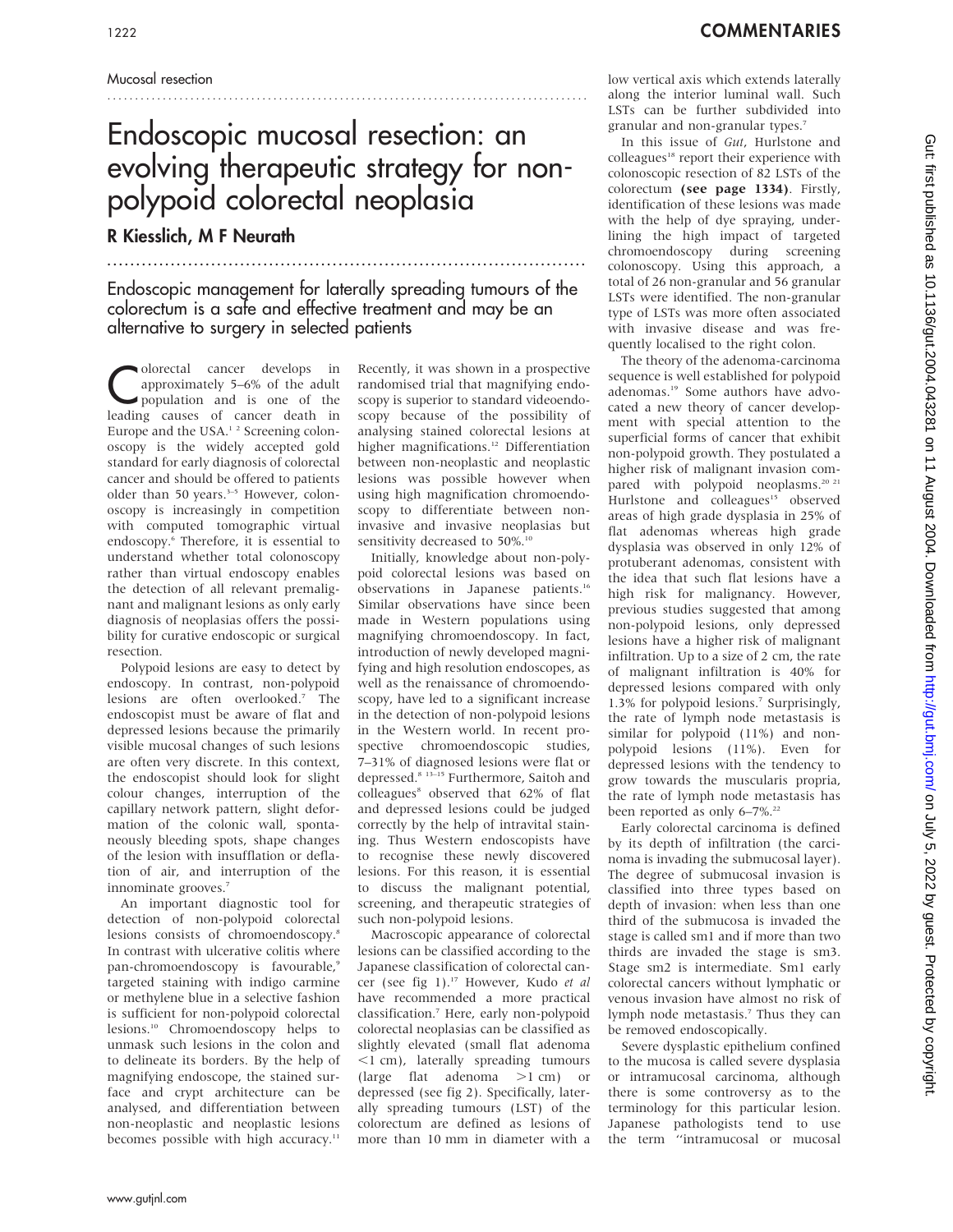

Figure 1 Diagnostic classification<sup>17</sup> and malignant potential of early colorectal cancer.

carcinoma'' whereas Western pathologists tend to avoid this term to prevent unnecessary major surgery. However, these lesions are ideally suited for endoscopic resection.<sup>22</sup>

Selection of suitable lesions for endoscopic resection is of crucial clinical importance. Hurlstone et al have developed essential inclusion and exclusion criteria.18 According to these criteria, 56 of 82 identified LSTs underwent endoscopic mucosal resection and high ''cure'' rates were achieved. The results show impressively that endoscopic management for LST is possible and justified. However, the question remains how the endoscopic or surgical management of non-polypoid lesions should be performed? Depressed lesions are often malignant and have been shown to rapidly invade the submucosal layer. Therefore, this group of lesions should always be treated. Those confined to the mucosa or that only slightly invade the submucosa (without vessel infiltration) can be completely removed and cured by endoscopic resection. If histology shows that the cancer has massively invaded the submucosa or permeates the vessels, additional surgery is required.

Signs of advanced carcinoma are depressed lesions >10 cm and unstructured crypt architecture after staining, as well as lacking the lifting sign after saline injection. These lesions should undergo surgery primarily.

Flat lesions up to a size of 5 mm without suspected staining pattern or depression can be removed by biopsy. Lesions up to 2 cm should be resected en bloc whereas lesions larger than 2 cm can be treated by peacemeal

resection.7 18 Peacemeal resection harbours the risk of local recurrence, as shown by Hurlstone and colleagues, $18$ and an intense follow up programme should therefore be added (see fig 2).

Complete resection should always be intended. However, chromoendoscopy after resection helps to identify remnant islands of neoplastic tissue which can be removed by argon beam coagulation.<sup>18</sup> <sup>23</sup> Hurlstone and colleagues<sup>18</sup> reported a local recurrence rate of 17% and recurrent disease in 10%. In patients with local recurrence, eight of 10 underwent further endoscopic resection without residual disease present at 24 months of follow up. These data are comparable with previous Japanese experience.<sup>24 25</sup> In the current study, Hurlstone and colleagues<sup>18</sup> thus showed that neither the diagnosis nor the treatment of nonpolypoid lesions is a Japanese phenomenon or expertise. Western endoscopists should be aware of these lesions and need to include mucosal resection for flat and depressed colorectal lesions into their therapeutic strategies.

In conclusion, introduction of magnifying endoscopy in combination with intravital staining has led to a significant improvement in the diagnosis of non-polypoid neoplasms. Flat and depressed lesions are now increasingly diagnosed in the Western world during colonoscopy using this new technique. In contrast, the diagnostic yield of alternative approaches such as computed tomography virtual endoscopy decreases for small lesions.<sup>6 26</sup> Differentiated knowledge about nonpolypoid lesions is essential to identify suitable lesions for endoscopic resection. Endoscopic mucosal resection is the treatment of choice for defined nonpolypoid lesions and offers a sufficient and curative therapy. Because of the possible higher malignant potency of non-polypoid lesions, an intense endoscopic follow up programme should be initiated and offers the possibility of repeat endoscopic treatment for local recurrence.

| <b>Type</b>                              | Macroscopic appearance | Size (cm)           | Recommended therapy                                         |
|------------------------------------------|------------------------|---------------------|-------------------------------------------------------------|
| Slightly elevated type<br>(flat adenoma) |                        | < 0.5               | Biopsy                                                      |
|                                          |                        | $0.5 - 1.0$         | Mucosal resection                                           |
| Laterally spreading type                 |                        | $1.0 - 2.0$<br>>2.0 | Mucosal resection, en bloc<br>Mucosal resection, peace meal |
| Depressed type                           |                        | < 1.0               | Mucosal resection, en bloc                                  |
|                                          |                        | >1.0                | Surgery                                                     |

Prerequisite for endoscopic therapy: neoplastic straining pattern, positive lifting sign after saline injection, maximum diameter <1/3 of the luminal circumference.

Figure 2 Classification of non-polypoid colorectal lesions<sup>7</sup> and recommended therapy.

#### Authors' affiliations ......................

Gut 2004;53:1222–1224. doi: 10.1136/gut.2004.043281

R Kiesslich, M F Neurath, I Med Clinic, Johannes Gutenberg University Mainz, **Germany** 

Correspondence to: Dr R Kiesslich, I Med Klinik und Poliklinik, Johannes Gutenberg Universität Mainz, Langenbeckstr 1 55101 Mainz, Germany; info@ralf-kiesslich.de

### **REFERENCES**

1 Grady WM. Genetic testing for high-risk colon cancer patients. Gastroenterology 2003;124:1574–94.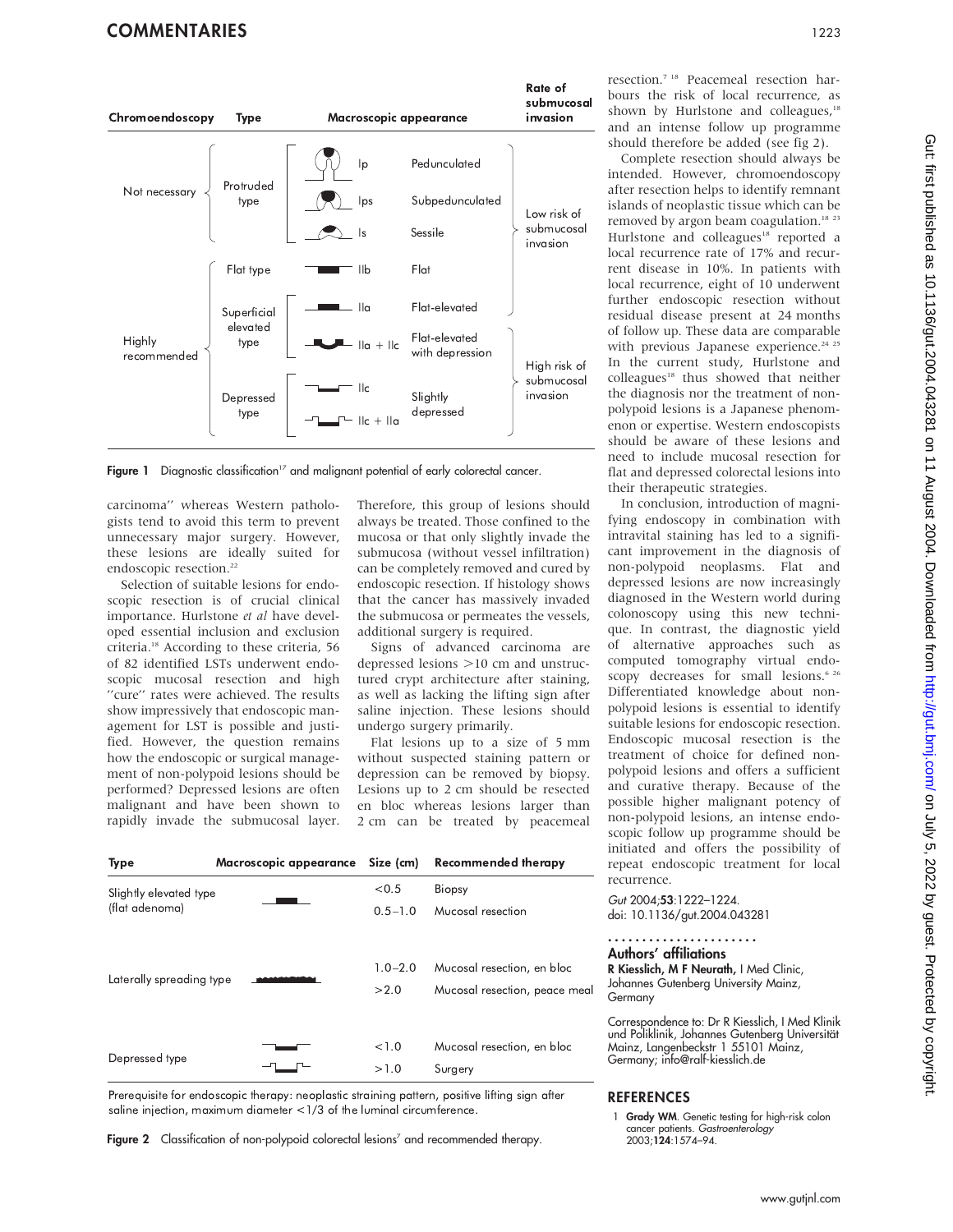- 
- 2 Burt RW. Colon cancer screening. Gastroenterology 2000;119:837–53.
- 3 Gatta G, Ciccolallo L, Capocaccia R, et al. Differences in colorectal cancer survival between European and US populations: the importance of sub-site and morphology. Eur J Cancer 2003;39:2214–22.
- 4 Weir HK, Thun MJ, Hankey BF, et al. Annual report to the nation on the status of cancer, 1975– 2000, featuring the uses of surveillance data for cancer prevention and control. J Natl Cancer Inst 2003;95:1276–99.
- 5 Winawer S, Fletcher R, Rex D, et al. Colorectal cancer screening and surveillance: clinical guidelines and rationale—Update based on new evidence. Gastroenterology 2003;124:544-60.
- 6 Pickhardt PJ, Choi JR, Hwang I, et al. Computed tomographic virtual colonoscopy to screen for colorectal neoplasia in asymptomatic adults. N Engl J Med 2003;349:2191–200.
- 7 Kudo S, Kashida H, Tamura T, et al. Colonoscopic diagnosis and management of nonpolypoid<br>colorectal cancer. *World J Surg* 2000;24:1081–90.
- 8 Saitoh Y, Waxman I, West AB, et al. Prevalence and distinctive biologic features of flat colorectal adenomas in a North American population. Gastroenterology 2001;120:1657–65.
- 9 Kiesslich RJ, Fritsch M, Holtmann M, et al. Methylene blue-aided chromoendoscopy for the detection of intraepithelial neoplasia and colon cancer in ulcerative colitis. Gastroenterology 2003;124:880–8.
- 10 Hurlstone DP, Cross SS, Adam I, et al. Efficacy of high magnification chromoscopic colonoscopy for

Hepatocellular carcinoma

the diagnosis of neoplasia in flat and depressed lesions of the colorectum: a prospective analysis. Gut 2004;53:284–90.

- 11 Kudo S, Tamura S, Nakajima T, et al. Diagnosis of colorectal tumorous lesions by magnifying
- endoscopy. *Gastrointest Endosc* 1996;**44**:8–14.<br>12 **Konishi K**, Kaneko K, Kurahashi T, *et al.* A comparison of magnifying and nonmagnifying colonoscopy for diagnosis of colorectal polyps: A prospective study. Gastrointest Endosc  $2003:57:48-53$
- 13 Rembacken BJ, Fujii T, Cairns A, et al. Flat and depressed colonic neoplasms: a prospective study of 1000 colonoscopies in the UK. Lancet 2000;8:1211–14.
- 14 Kiesslich R, von Bergh M, Hahn M, et al. Chromoendoscopy with indigocarmine improves the detection of adenomatous and nonadenomatous lesions in the colon. Endoscopy 2001;33:1001–6.
- 15 Hurlstone DP, Cross SS, Adam I, et al. A prospective clinicopathological and endoscopic evaluation of flat and depressed colorectal lesions in the United Kingdom. Am J Gastroenterol 2003;98:2543–9.
- 16 Matsui T, Yao T, Iwashita A. Natural history of colorectal cancer. World J Surg 2000;24:1022–8.
- 17 Japanese Research Society for Cancer of the Colon and Rectum. General rules for clinical and pathological studies on cancer of the colon, rectum and anus. Part II. Histological
- classification. Jpn J Surg 1983;23:574. 18 Hurlstone DP, Sanders DS, Cross SS, et al. Colonoscopic resection of lateral spreading

.......................................................................................

# Diagnostic biopsy for hepatocellular carcinoma in cirrhosis: useful, necessary, dangerous, or academic sport?

### J Schölmerich, D Schacherer

At present, in experienced hands, ultrasound guided biopsy using either cut needles or fine needle aspiration, seems to be technically appealing and most effective for diagnosis of hepatocellular carcinoma

...................................................................................

epatocellular carcinoma (HCC) is<br>the eighth most frequent tumour<br>entity worldwide (one million per the eighth most frequent tumour year). The incidence in the USA and elsewhere has increased, which is probably due to the rise in the incidence of hepatitis C virus infection. A number of cohort studies have shown that surveillance using abdominal ultrasound (US) improves management of HCC developing in cirrhotic patients as it allows early detection and application of potentially curative treatments.<sup>1</sup> Thus far it is not entirely clear whether surveillance increases survival as no randomised controlled trials have been conducted to answer this question. However, as eventually curative treatments such as resection, ablation, and in particular liver transplantation have emerged as effective means of treating HCC as long as it is not too large and too widespread, early

diagnosis seems to be a reasonable goal in improving the poor prognosis of this cancer.<sup>2-4</sup> Interestingly, it has recently been shown by comparison of time periods that besides being part of the more recent cohort, tumour staging was the only independent predictor of survival.<sup>1</sup> Thus it seems obvious that detection of early carcinoma in liver cirrhosis would be a reasonable goal. Progress made in recent years regarding imaging, in particular spiral computed tomography and using the increased vascularity of HCC, allowing for better scanning protocols, has increased the detection rate significantly. In addition, magnetic resonance imaging has become the diagnostic procedure of choice in some institutions. However, most experts still advocate liver biopsy.<sup>5-11</sup>

In addition, improved US techniques such as contrast enhancement with and tumours: a prospective analysis of endoscopic mucosal resection. Gut 2004;53:1334–9.

- 19 Muto T, Bussey HJR, Morson BC. The evaluation of cancer of the colon and rectum. Cancer 1975;36:2251.
- 20 Kuramoto S, Oohara T. Flat early cancers of the large intestine. Cancer 1989;15:950-5.
- 21 Minamoto T, Sawaguchi K, Ohta T, et al. Superficial-type adenomas and adenocarcinomas of the colon and rectum: a comparative morphological study. Gastroenterology 1994;106:1436–43.
- 22 **Ajioka Y**, Watanabe H, Kazama S, *et al.* Early<br>colorectal cancer with special reference to the<br>superficial nonpolypoid type from a histopathologic point of view. World J Surg 2000;24:1075–80.
- 23 Brooker JC, Saunders BP, Shah SG, et al. Treatment with argon plasma coagulation reduces recurrence after piecemeal resection of large sessile colonic polyps: a randomized trial and recommendations. Gastrointest Endosc 2002;55:371–5.
- 24 Tanaka S, Haruma K, Oka S, et al. Clinicopathologic features and endoscopic treatment of superficially spreading colorectal neoplasms large than 20 mm. Gastrointest Endosc 2001;54:62-6.
- 25 Tamura S, Nakajo K, Yokoyama Y, et al. Evaluation of endoscopic mucosal resection for laterally spreading rectal tumors. Endoscopy 2004;36:306–12.
- 26 Laghi A, Iannaccone R, Carbone I, et al. Detection of colorectal lesions with virtual computed tomographic colonography. Am J Surg 2002;183:124–31.

without Doppler ultrasonography<sup>12 13</sup> may improve early diagnosis further. However, no adequate comparisons between all competing techniques are available to date. Most studies have used two or a maximum of three modalities and have come to different conclusions.14 The role of positron emission tomography in different modes is also not clear but it does not seem to be very helpful.<sup>15</sup> Well performed large studies on modalities for early diagnosis of HCC are therefore welcome.

In this issue of Gut, a study from Italy<sup>16</sup> reports on 4375 patients with newly detected cirrhosis and no focal lesions at initial US followed over a period of nine years (see page 1356). Of 4581 patients agreeing to participate, 206 had nodular lesions at initial US. Patients were followed every 4–6 months using  $\alpha$  fetoprotein (AFP) and abdominal US. If a lesion was diagnosed and AFP levels were above 400 ng/ml, HCC was assumed and treated accordingly. Lesions associated with an AFP level below 400 ng/ml underwent US guided fine needle biopsy (FNB) performed by an experienced gastroenterologist using fine cutting needles and non-cutting spinal needles. Choice between needles was left to the individual examiner. When histology or cytology indicated HCC, the patient was treated. If biopsy revealed a negative result, computed tomography and, in one centre, contrast enhanced magnetic resonance imaging were performed. A total of 688 new focal lesions of 6–42 mm in diameter were detected. In 294 patients (43%), lesions were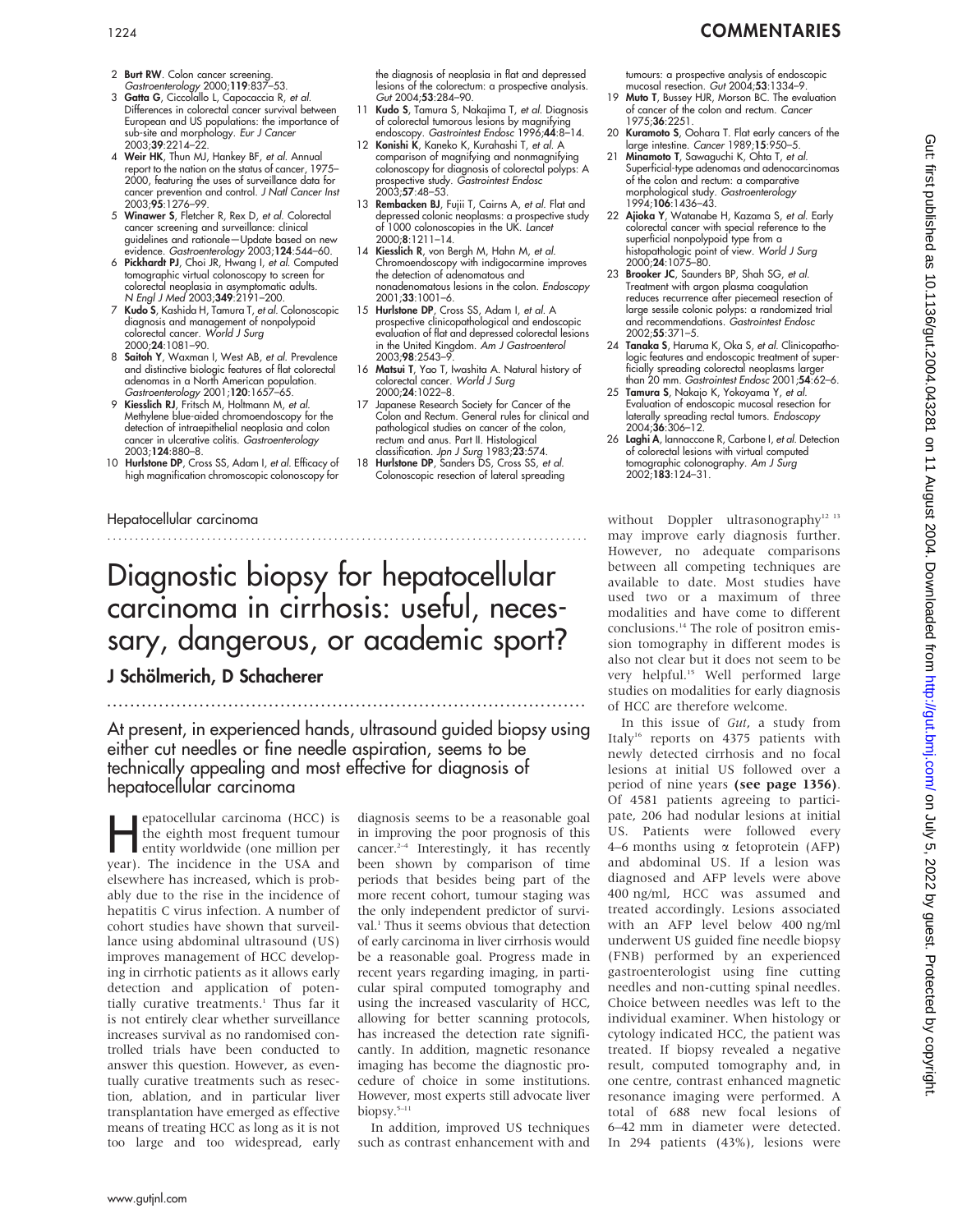

Figure 1 Overview of the study.<sup>16</sup> AFP,  $\alpha$  fetoprotein; US, ultrasound; FNP, fine needle biopsy.

 $\leq$  20 mm; 258 of these (87.6%) were diagnosed as having HCC. In those with very small nodules  $( $10 \text{ mm}$ ), HCC)$ was diagnosed in 69% of cases in contrast with 91% in those with nodules of 11–20 mm. Only 20 of 294 patients had an elevated AFP  $>400$  ng/ml. The remaining 274 underwent biopsy (fig 1). In 245 patients, a correct diagnosis was made which was confirmed by follow up: 210 patients had HCC, four had a non-Hodgkin lymphoma, and 31 were found to be benign, as judged by follow up. Twenty nine of 274 cases were false negatives. Thus in a screening population, more than 66% of small nodules arising in cirrhotic livers may prove to be HCC and 90% of those can be identified using US guided FNB.16

This topic has been discussed previously in this and other journals $17-22$ 15–20 years ago. Very similar results regarding the sensitivity of AFP and good sensitivity of US guided biopsy have been reported.<sup>21</sup> A larger series conducted 10 years ago again revealed similar results.<sup>23</sup>

Why then do we need new studies and why do we still not know how to proceed? This may be due to the fact that three questions still remain unanswered:

- (1) How good is the technique and which is the preferred technical modality to perform a biopsy?
- (2) How dangerous is such a procedure and does it interfere with later treatment?
- (3) Is a biopsy necessary at all, and does it change the outcome?

### EFFICACY OF US GUIDED BIOPSY

When considering the historical review given above and data from the paper published in this issue of Gut,<sup>16</sup> it appears at first glance that US guided biopsy has a very high efficacy in defining HCC. A rate of 10% false negatives is probably difficult to beat by any other technique. However, a recent study following 12 cases of lesions with an initial fine needle aspiration diagnosis of regenerating nodules revealed subsequently that 10 of these patients had a HCC. Thus a negative biopsy result is probably not helpful in suspected HCC, as in any other suspected tumour. If the initial biopsy is negative, repeat biopsy leads to diagnostic gain in one third of patients, in particular if the first biopsy provided a non-diagnostic sample (necrosis) or a false negative result due to well differentiated HCC.<sup>24</sup> It is not entirely clear if there is a major difference between cutting and aspiration needles—early studies did not find a difference when an experienced pathologist was involved.25 The positive predictive value of imaging modalities has recently been shown to be rather high.<sup>11</sup> However, this is not the case in all studies. A recent study from Japan demonstrated that many nodules detected by ultrasonography could not even be found by computed tomography.<sup>8</sup> Another study used digital subtraction angiography and magnetic resonance imaging and found that imaging alone was sufficient to diagnose HCC in 58% of well differentiated and 87% of moderately and poorly differentiated nodules in 139 patients with chronic liver disease, where 207 nodules had been found by periodic surveillance.<sup>9</sup> Imaging alone allowed for diagnosis of HCC in 60% of cases: 55% of patients with nodules of 10 mm in diameter or less required biopsy. With these conflicting results and the data of Caturelli and colleagues,<sup>16</sup> it appears that at present, in experienced hands, US guided biopsy using either cut needles or fine needle aspiration seems to be technically appealing and most effective. However, the approach chosen by the authors does not necessitate biopsy in all patients as those patients with AFP levels  $>400$  ng/ml and those with typical features of HCC in larger

nodules using imaging are taken for granted. Only 274 nodules in 4375 patients were biopsied because their size was  $\leq 20$  mm in diameter.

### COMPLICATIONS

With regard to the second question, data are also contradictory. Overall, complications of US guided diagnostic and therapeutic procedures on focal liver lesions are rare. In a large series from the same authors, 16 648 guided biopsies and 3035 therapeutic procedures in 13 222 patients were analysed. Overall mortality was 0.06% (none after diagnostic procedures).26 However, the bleeding risk is greater in HCC as these lesions are usually hypervascular. In a series of 159 HCC patients undergoing fine needle aspiration, four (2.5%) bled significantly, one of whom died.<sup>27</sup> Thus bleeding has to be considered as a possible complication of biopsy in this tumour entity, in particular with subcapsular localisation of the tumour.

Another ''complication'' is the risk of mismanagement after interpretative errors. It is sometimes very difficult to distinguish well differentiated HCC from benign regenerative nodules, and criteria used by pathologists need to be very clear.<sup>28</sup> With fine needle aspiration in particular, diagnosis may be difficult; aspiration of necrotic material seems to be another limiting factor for correct interpretation.<sup>10</sup>

Others consider needle tract seeding of malignant cells an important risk factor. This risk was found to be 5.1% (three patients) in a series of 59 patients.29 It was smaller in a series of 122 patients  $(1.6\%$  (two patients)).<sup>30</sup> No recurrence was observed after local excision in both series. However, in other series the risk of seeding was much lower.<sup>31</sup> These series were however the result of questionnaires, with all the uncertainties inherent in this approach.

In our view, there are risks present but these are negligible and, in particular, the risk of needle seeding should not preclude biopsy if the result influences treatment choice. The risk of seeding has to be weighted against a 2.5% unnecessary surgery rate when patients are not biopsied.<sup>11</sup> An exception may be patients with advanced liver cirrhosis who are awaiting transplantation, independent of a possible tumour. Here tumour seeding could be disastrous and a ''wait and see strategy'' may be reasonable. However, a biopsy may be helpful because in the case of a tumour, one would have to do an adequate ''bridging therapy'' until transplantation (for example, chemoembolisation) or consider early transplantation (for example, by a living donor).